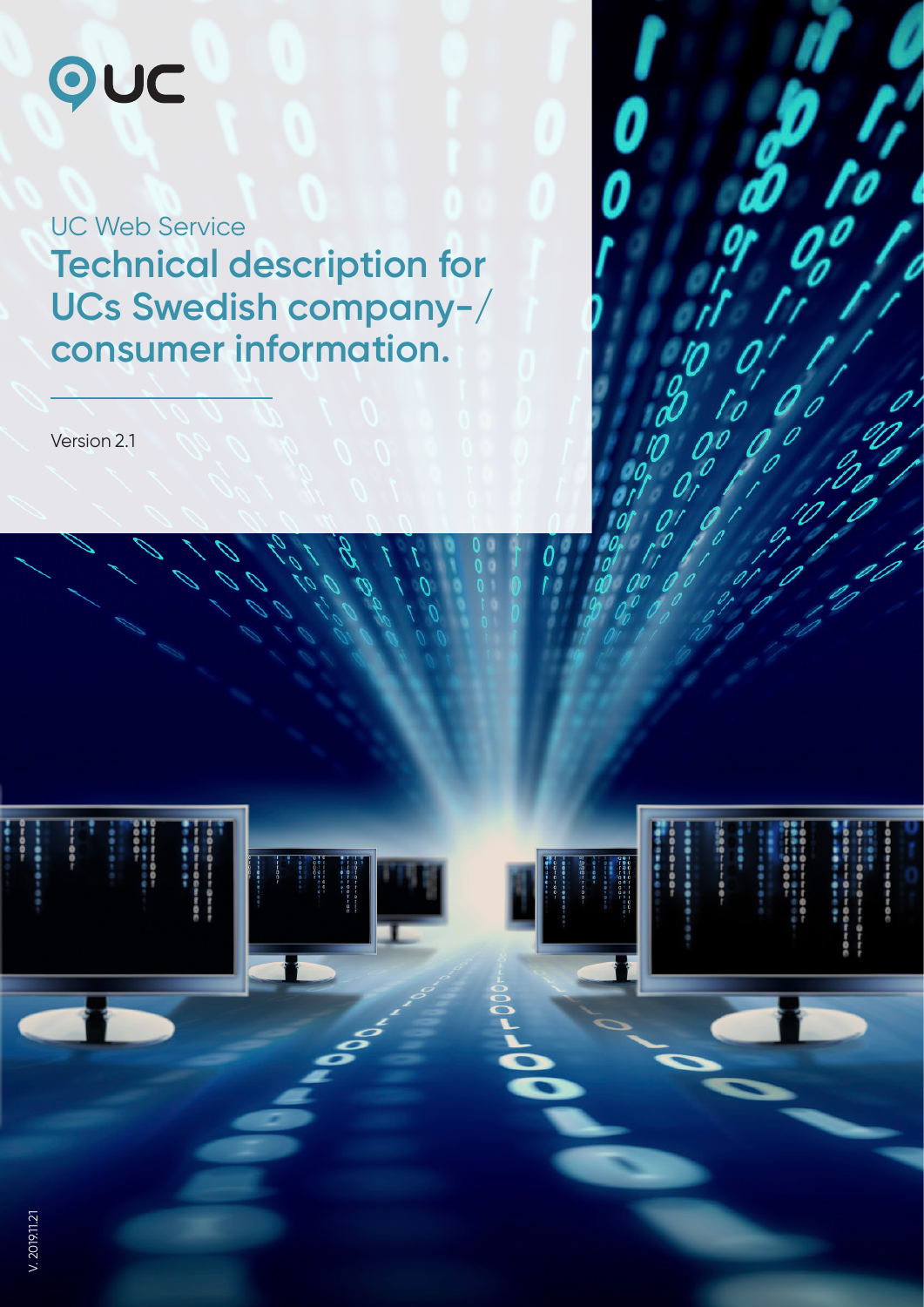# **UC and Web Services**

UC can offer Web Services for most of our services and products and the intention is to facilitate integration of customers' internal IT systems with UC.

This document describes the service group UCOrders2 that assembles Web Services for ordering credit reports. At present in UCOrders2 UC can offer Web Services for ordering commercial reports for Swedish companies, business operator reports and personal credit reports as well as for checking names and addresses. All reports can be ordered together with a UC credit decision template. Set of credit rules.

All UC's Web Services are designed to be WS-I compliant (www.ws-i.org) and are tested in several different client environments, including Java and Microsoft dotnet. All UC's Web Services support SOAP version 1.1.

## **Requirements for use**

In order to use UC's Web Services a customer agreement is required whereby you obtain a customer number and password. Additional to this you also need a client certificate that you order separately.

# **Reservations concerning information on private individual**

With regard to XML-formatted credit report information on private individuals the Personal Data Act (PUL) must be complied with. This means that information about natural persons may only be used if you deem this to be in accordance with this Act. The information may not be used for the purposes of carrying on unlawful credit information activities, such as using old credit report information for new credit decisions. Further, the information may not be used for purposes for which it is not intended, such as marketing (Swedish Data Inspection Board regulation).

For more information concerning PUL and the Swedish Data Inspection Board's regulations please visit [www.datainspektionen.se.](http://www.datainspektionen.se/)

# **Reservations concerning information in UC's Web Servivice**

Changes in the contents of UC's Web Services normally take place through the publication of a new version of the services. UC reserves the right to introduce new data in the products supplied via Web Services even without a version change and without informing the customer. When using UC's Web Services in your own applications consideration must thus be given to the fact that new data may be added and that data are only supplied in the cases where they include some relevant information. If a information changes or may be deleted this will be notified by UC for at least one month before the changes will take place.

# **Security**

UCs security standard for Web Services is HTTPS as well as traditional authentication with customer userId, password and certificate.

# **Contact UC**

For further information about UC's Web Services please email UC by email [kundservice@uc.se](mailto:kundservice@uc.se). In case of technical problems please contact UC at phone + 46 8 670 90 00 or by email integration@uc.se.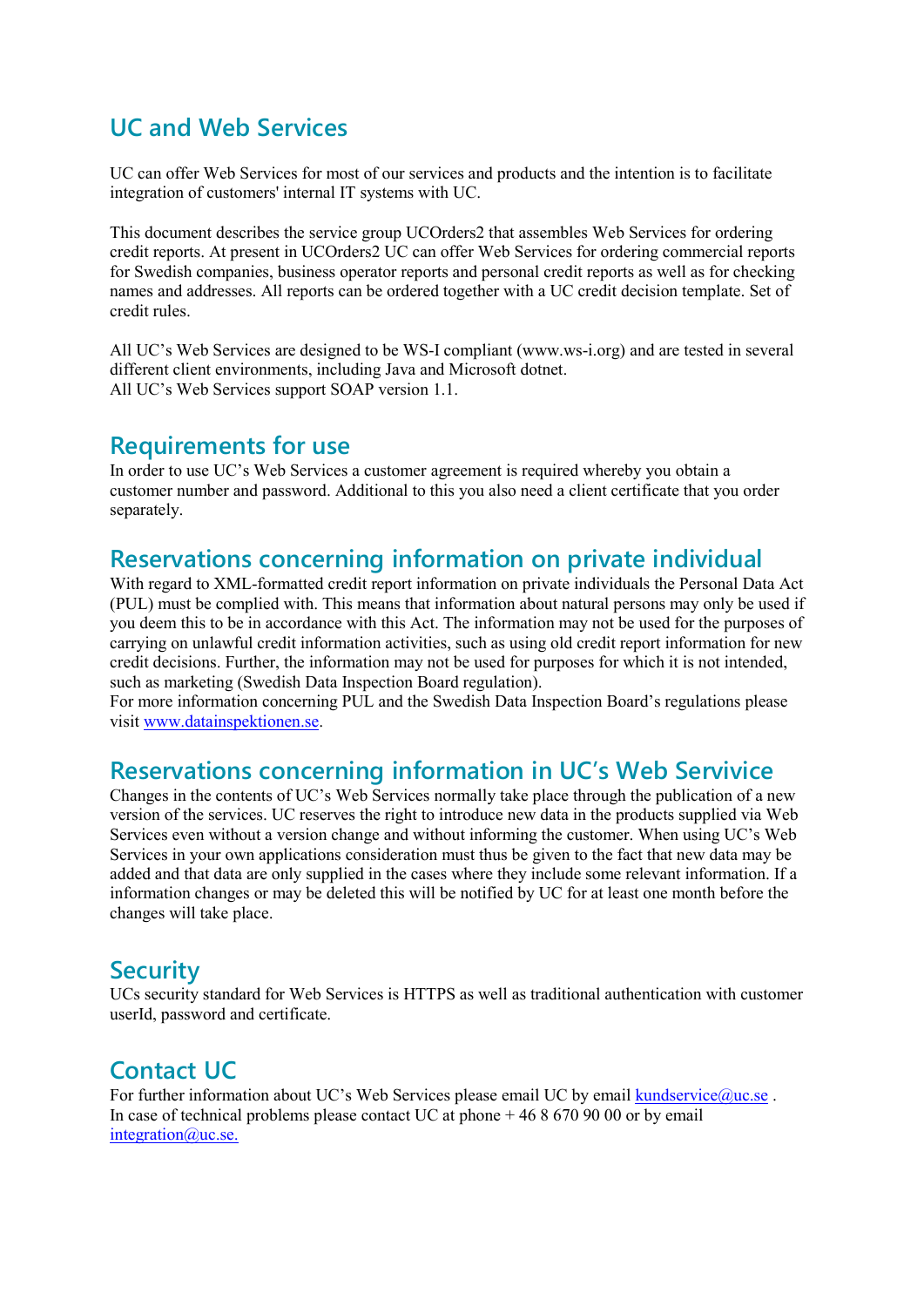# **Description of UC's Web Services**

At present in the service group UCOrders2 UC are offering the following request:

- Ordering client certificates to UC
- **companyReport**. Commercial report for Swedish companies, with or without a decision template. Possible to order with UC's product UC4, UC41, UC410, UC91 and others.
- **businessReport**. Business operator report, with or without a decision template. Possible to order with UC's products UC4, UC410, UC91and others.
- **individualReport**. Personal credit report, with or without a decision template. Possible to order with UC's product UC3, UC90 and others.
- **identityCheck**. Name and address check.
- **IdentitySeekJur** ID number search legal entities
- **IdentitySeekFys** ID number search natural persons

All Web Services in UCOrders2 are stateless, which means that login data must be attached to each order.

#### **ADDRESSES**

The endpoint is shown by the service group's wsdl-fil and is <https://www.uc.se/UCSoapWeb/services/ucOrders2>

#### **DOCUMENTS**

The following documents for describing UC's Web Services are available from your contact person on UC and also information about the information that UC will deliver to you.

• UC Web Services – General information about the groups and terms of the information that you will get from UC regarding companies and consumers.

• UC Web Services - Technical description, this document

- UCOrders2.wsdl Technical description of UC's Web Services in UCOrders2
- Error codes
- Test objects

#### **THE SOAP MESSAGE**

A principle structure of the SOAP message for ordering and responses is shown in the following image.

Order

| <envelope></envelope>                                 |
|-------------------------------------------------------|
| <body><br/>Order<br/>Logon data<br/>Order data</body> |
|                                                       |

#### Response

| <envelope></envelope>                                                                                  |
|--------------------------------------------------------------------------------------------------------|
| <body><br/>Message<br/>(Order response)<br/>alternatively<br/><fault><br/>Error message</fault></body> |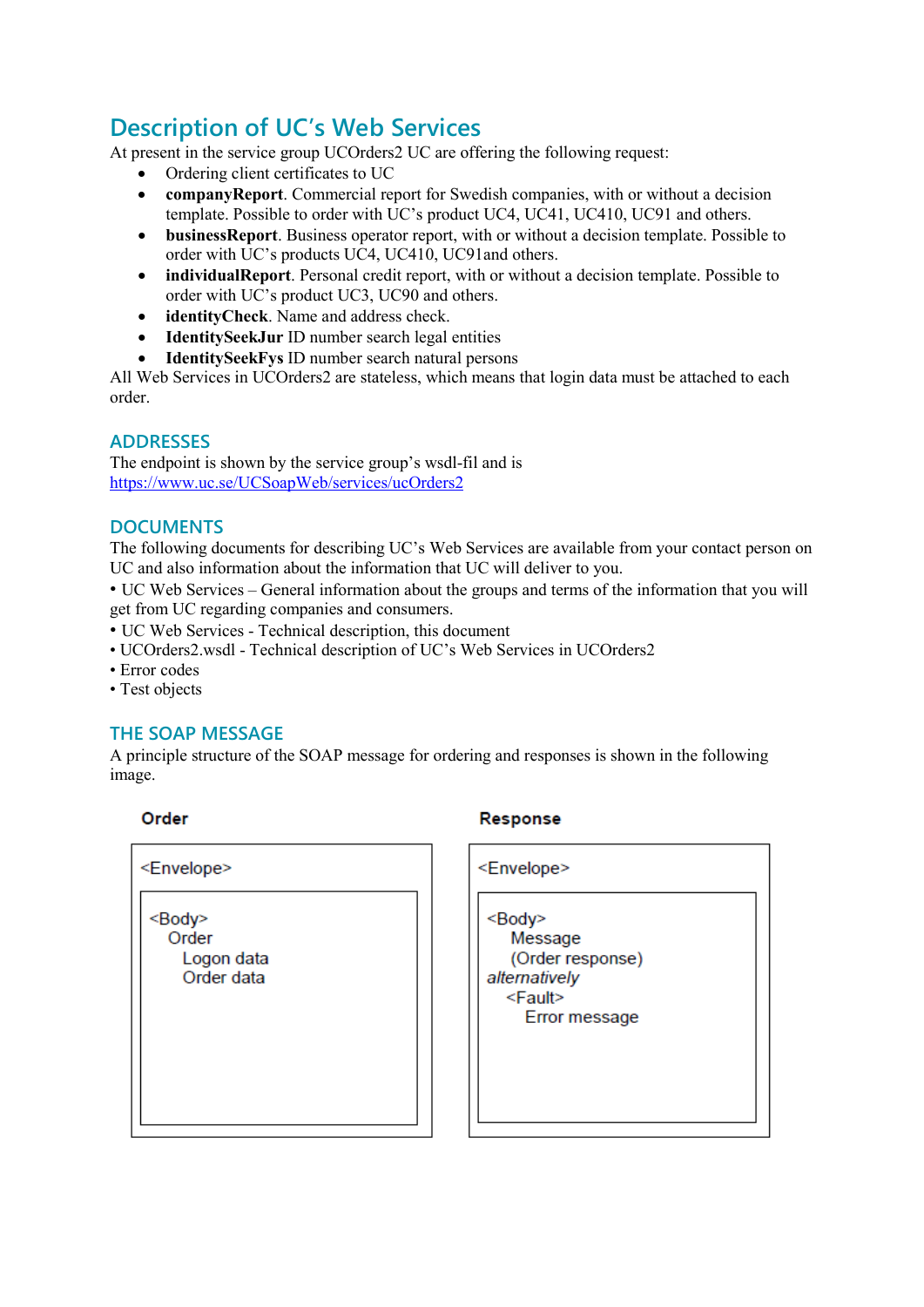All data in the order is sent in the <Body>element and all data in the response message from UC is sent in the <Body> element or in the <Fault> element.

The SOAP part of an order or a response may appear as follows:

```
<?xml version="1.0" encoding="UTF-8" ?>
<SOAP-ENV:Envelope xmlns:SOAP-ENV="https://schemas.xmlsoap.org/soap/envelope/"
 xmlns:xsi="https://www.w3.org/2001/XMLSchema-instance"
 xmlns:xsd="https://www.w3.org/2001/XMLSchema">
 <SOAP-ENV:Body>
  ÷.
     The order or response comes here
  </SOAP-ENV:Body>
</SOAP-ENV:Envelope>
```
For a complete description of the format of the SOAP message please refer to the description in the file UCOrders2.wsdl

#### **ORDERING**

The request of a Web Service is put in the element of the same name as an ordered Web Service (<businessReport>, <companyReport>, <individualReport> or <identityCheck>). The element has the following attributes:

| Element/Attribute | <b>Explanation</b>                                                                                                                                                                                      | <b>Mandatory</b> |
|-------------------|---------------------------------------------------------------------------------------------------------------------------------------------------------------------------------------------------------|------------------|
| product           | UC product, e.g. 410. The Web Service<br>identityCheck and identitySeek does not contain<br>this element. For valid values please refer to the<br>chapter on Value areas for element and<br>attributes. | Yes              |
| identifier        | This only are used for identity Check, here you<br>specify the person-/ company's corporate<br>registration number on the person/company<br>that you want to identify.                                  | Yes              |
| version           | Version number of Web Service ordered. For<br>valid values please refer to the chapter on Value<br>areas for element and attributes.                                                                    | Yes              |

Elements for the following data are placed in the order element:

- Logon data, mainly customer number and PIN code.
- Order data, including order of any query template

The ordering element is roughly as in the following example: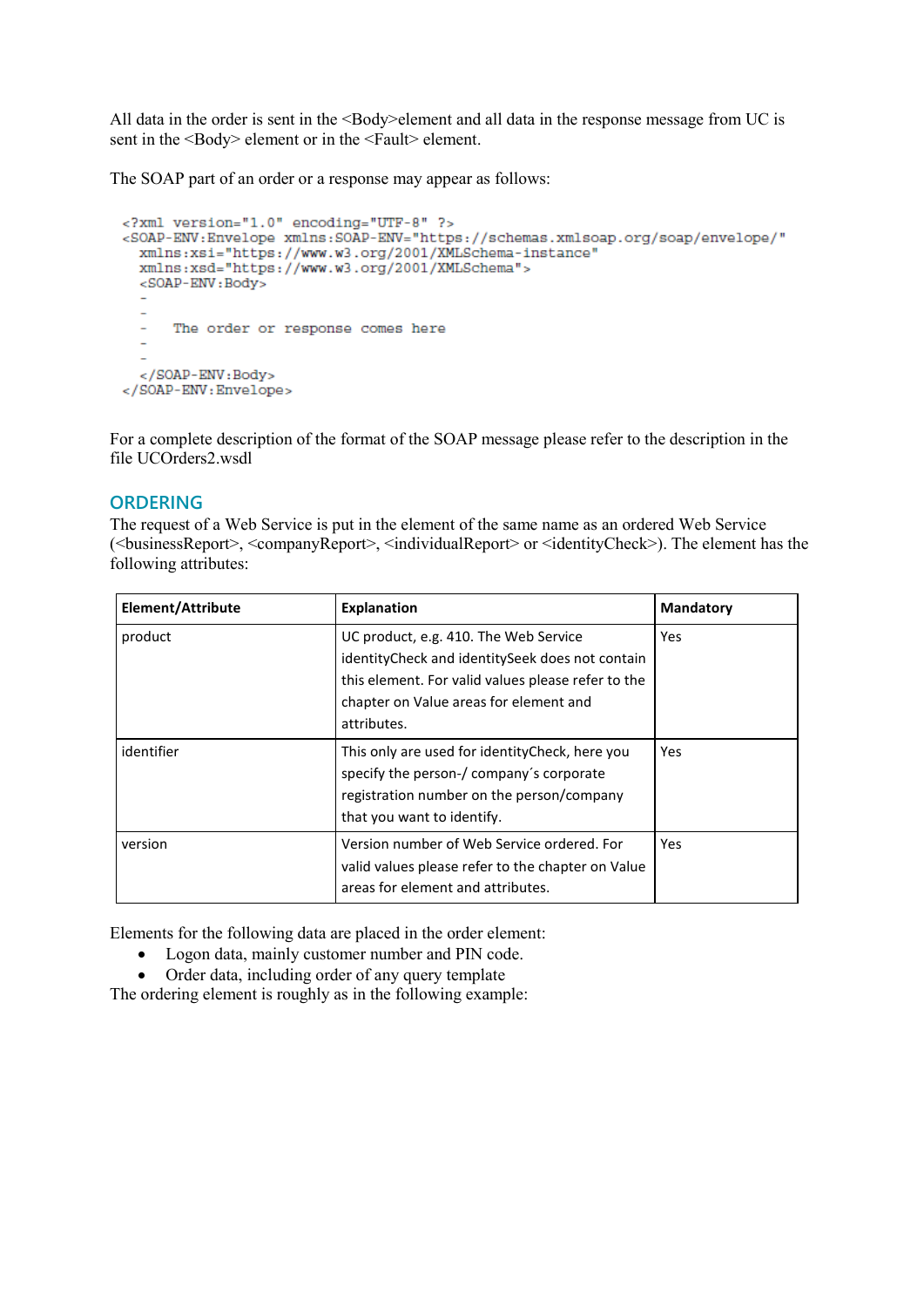```
<br />businessReport product="410" version="2.2">
   <customer>
   - logon data
   </customer>
  <businessReportQuery>
   - ordering data
   </businessReportQuery>
</businessReport>
```
#### **Logon data**

The element for logon data is called **<customer>.** The element contains the following important elements.

| Element/Attribute     | Explanation                             | Mandatory |
|-----------------------|-----------------------------------------|-----------|
| <userid></userid>     | Customer number at UC. Five signs long  | Yes       |
| <password></password> | PIN code at UC, two or three signs long | Yes       |

The following example shows how  $\leq$  customer $\geq$  may appear if your customer number at UC is ABCDE and your PIN code is UTC.

```
<customer>
  <userId>ABCDE</userId>
   <password>UTC</password>
</customer>
```
#### **Order data**

The element for ordering a credit report is called <xxxQuery> where xxx is the name of the Web Service, such as *<u>shusinessReportQuery></u>*. The Web Service identityCheck does not contain this element. The element contains the following important <elements> and attributes

| Element/Attribute           | <b>Explanation</b>                                                                                                                                                                              | <b>Mandatory</b> |
|-----------------------------|-------------------------------------------------------------------------------------------------------------------------------------------------------------------------------------------------|------------------|
| <object></object>           | National or company's corporate registration<br>number. Always 10 digits.                                                                                                                       | Yes              |
| <orderedby></orderedby>     | External customer, the end user                                                                                                                                                                 | No.              |
| <reference></reference>     | Your own reference                                                                                                                                                                              | No.              |
| <override></override>       | Code to force through a business operator<br>report. For valid values please refer to the<br>chapter on Value areas for element and<br>attributes.                                              | No.              |
| <creeditseek></creeditseek> | Credit applied for                                                                                                                                                                              | No               |
| extendedDetails             | Close company participant information. Note<br>that an individualReport cannot include this<br>data. For valid values please refer to the chapter<br>on Value areas for element and attributes. | No               |
| lang                        | Reply language (Swedish or English)                                                                                                                                                             | Yes              |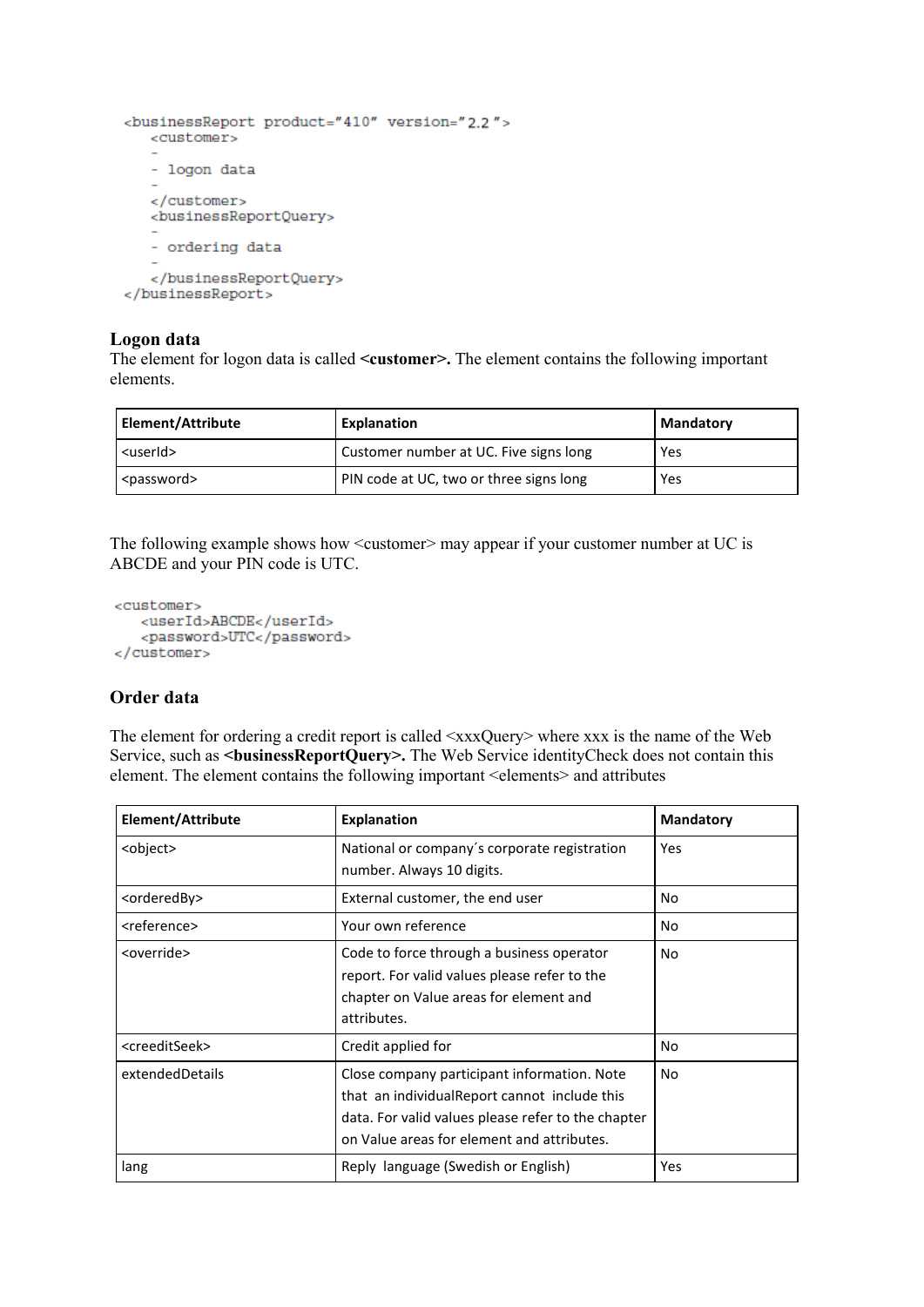| Element/Attribute     | <b>Explanation</b>                                                                                                                                                                                                                                                                         | <b>Mandatory</b> |
|-----------------------|--------------------------------------------------------------------------------------------------------------------------------------------------------------------------------------------------------------------------------------------------------------------------------------------|------------------|
| xmlReply              | Order for a report in XML format to be included<br>in the reply. This element is normally not<br>specified in the order as the default is that the<br>reply contains a report in XML format. For valid<br>values please refer to the chapter on Value<br>areas for element and attributes. | Yes              |
| htmlReply             | Order for a report in HTML format to be<br>included in the reply. For valid values please<br>refer to the chapter on Value areas for element<br>and attributes.                                                                                                                            | Yes.             |
| <template></template> | Element for ordering a query template. See<br>detailed description below.                                                                                                                                                                                                                  | No               |

The following example shows how <br/>sbusinessReport Query> may appear.

```
</businessReportQuery>
```
**<SeekJuridiker**> contains these elements.

| Element/Attribute       | <b>Explanation</b>                          | <b>Mandatory</b> |
|-------------------------|---------------------------------------------|------------------|
| seekName                | Name of the of one that your are seeking of | No               |
| seekCategoryJur         | Category - possible values                  | Yes              |
|                         | Company                                     |                  |
|                         | Limited company                             |                  |
|                         | Partnership, unlimited and limited          |                  |
|                         | Sole trader                                 |                  |
|                         | Legal person                                |                  |
| <adress></adress>       | Grouptag of address                         | <b>No</b>        |
| streetadress            |                                             | <b>No</b>        |
| zipcode                 |                                             | <b>No</b>        |
| <telephone></telephone> | Grouptag of phone number                    | <b>No</b>        |
| countrycode             |                                             | <b>No</b>        |
| areacode                | Area code number                            | No               |
| number                  | Telephone number                            | <b>No</b>        |
| maxSeekHits             | maximum number of matches                   | Yes              |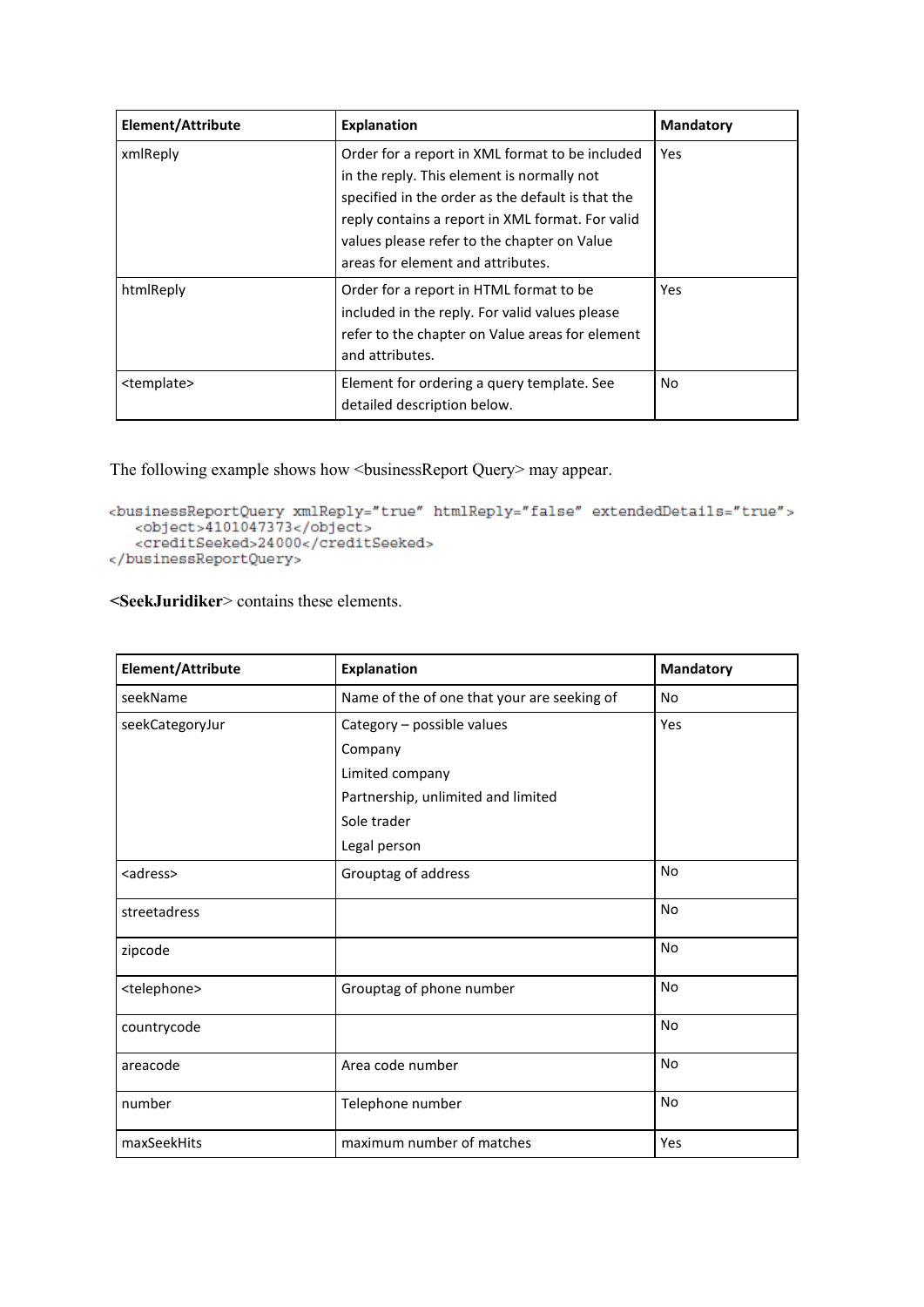**<SeekFysiker>** contains these elements.

| Element/Attribute | <b>Explanation</b>                          | <b>Mandatory</b> |
|-------------------|---------------------------------------------|------------------|
| seekName          | Name of the of one that your are seeking of | No               |
| seekCategoryFys   | Category - possible values                  | Yes              |
|                   | Physical person                             |                  |
|                   | Male                                        |                  |
|                   | Female                                      |                  |
| <adress></adress> | Grouptag of address                         | No               |
| streetadress      |                                             | No               |
| zipcode           |                                             | No               |
| maxSeekHits       | maximum number of matches                   | Yes              |

### **Ordering a decision template**

The element for ordering a decision template is called <template> and is in the element for ordering data as described above. **<template**> has the following attributes:

| Element/Attribute | Explanation             | Mandatory |
|-------------------|-------------------------|-----------|
| id                | Name of credit template | Yes       |

The element **<template>** contains the following important elements.

| Element/Attribute                 | <b>Explanation</b>                                                                                                                                                                    | <b>Mandatory</b> |
|-----------------------------------|---------------------------------------------------------------------------------------------------------------------------------------------------------------------------------------|------------------|
| <income></income>                 | Applicant's income. Note that only an<br>individual Report can include this data. Contains<br>the attributes type and value                                                           | No               |
| type                              | Income amount sort. For valid values please<br>refer to the chapter on Value areas for element<br>and attributes.                                                                     | No               |
| value                             | Income amount. For valid values please refer to<br>the chapter on Value areas for element and<br>attributes.                                                                          | Yes              |
| <coobject></coobject>             | National registration number of co-applicant.<br>Note that only an individual Report can include<br>this data (the income amount's type is governed<br>by type in <income>).</income> | No               |
| <coobjectincome></coobjectincome> | Income for co- applicant. Note that only an<br>individualReport can include this data.                                                                                                | No               |
| <templateparams></templateparams> | Credit template's free fields. For contents see<br>below.                                                                                                                             | No               |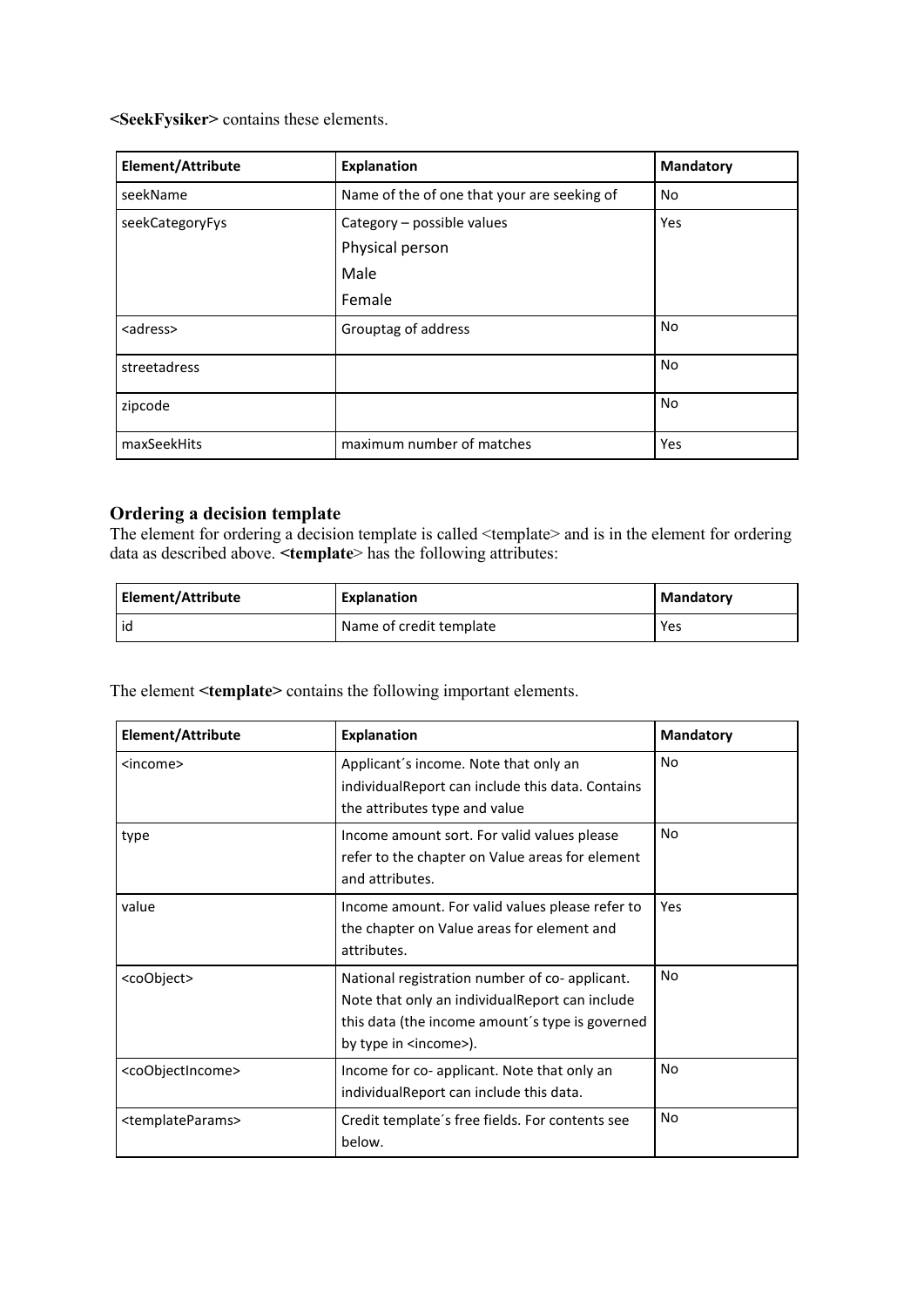| Element/Attribute               | <b>Explanation</b>                                                                                                                                                                    | <b>Mandatory</b> |
|---------------------------------|---------------------------------------------------------------------------------------------------------------------------------------------------------------------------------------|------------------|
| <templateparam></templateparam> | Free fields contains the attributes id and value<br><templateparam> can be repeated up to 20<br/>times, since a credit template may contain up to<br/>20 free fields.</templateparam> | No               |
| id                              | Serial number of the free field. For format and<br>valid values please refer to the chapter on Value<br>areas for element and attributes.                                             | Yes              |
| value                           | Value of the free field.                                                                                                                                                              | Yes              |

The element **<templateParams>** contains the following important elements.

The following examples show how the element <individualReportQuery> may appear if it includes a query template with the template ABC and three free fields.

```
<individualReportQuery xmlReply="true" htmlReply="false">
    <object>4101047373</object>
    <creditSeeked>24000</creditSeeked>
    <template id="ABC">
        <income type="T" value="248"/>
        <coObject>4312014431</coObject>
        <coObjectIncome>198</coObjectIncome>
        <templateParams>
           <br/>templateparam id="1" value="J"/><br><templateparam id="2" value="1"/><br><templateparam id="3" value="1"/>
        </templateParams>
    </template>
</individualReportQuery >
```
The following example shows how the element <individualReportQuery> may appear if it includes a query template with the template ABC and does not contain free fields or other template parameters.

```
<individualReportQuery xmlReply="true" htmlReply="false">
   <object>4101047373</object>
   <creditSeeked>24000</creditSeeked>
   <template id="ABC"/>
</individualReportQuery >
```
#### **RESPONSE**

The response to an order is supplied in the <br/>body> element. <body> contains a full response and a message that normally signals an OK.

#### **<body>**

The response from a Web Service is put in the element  $\langle$ ucReply>. The element <ucReply> contains the following elements.

| Element/Attribute     | <b>Explanation</b>              | <b>Occurrences</b> |
|-----------------------|---------------------------------|--------------------|
| <status></status>     | Status information              |                    |
| <xmlreply></xmlreply> | Reports supplied in XML format. | $0 - 2$            |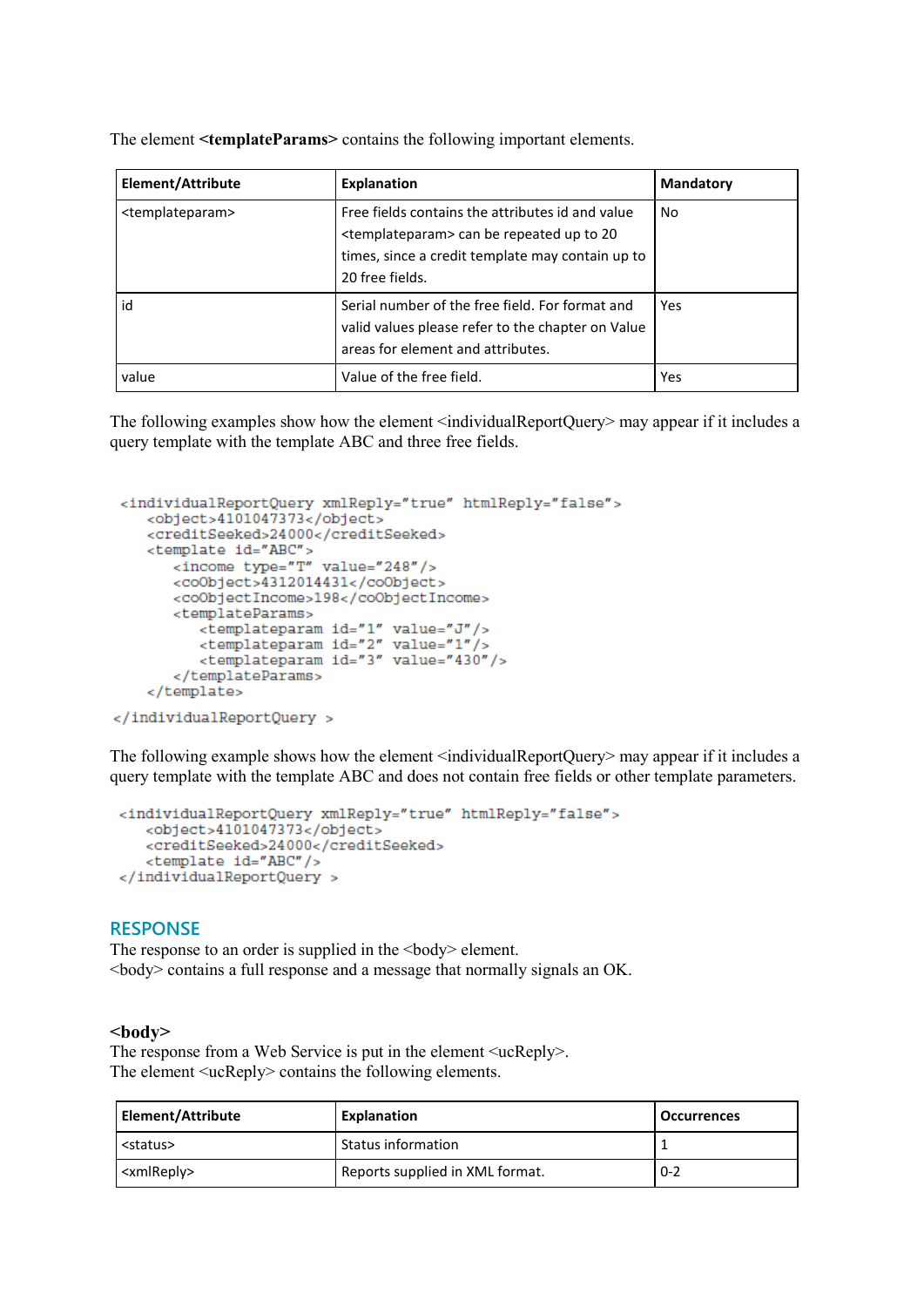| Element/Attribute       | Explanation                      | <b>Occurrences</b> |
|-------------------------|----------------------------------|--------------------|
| <htmlreply></htmlreply> | Reports supplied in HTML format. | $0 - 2$            |

The principle structure of the element <ucReply> is as follows.

```
<ucReply>
   <status result="ok" />
   <ucReport>
      <xmlReply>
          <reports lang="swe">
             <report id=...>
                    \frac{1}{2}- -</group>
             </report>
          </reports>
       \langle/xmlReply>
       <htmlReply>
          - - -- -</htmlReply>
       <xmlReply>
          <reports lang="swe">
             <report id=...>
                   \sim - \sim- -</group>
             </report>
          </reports>
       </xmlReply>
       <htmlReply>
          - - -- - -</htmlReply>
   </ucReport>
</ucReply>
```
The example contains two elements each of  $\langle \text{xmlReply>}\rangle$  and  $\langle \text{htmlReply>}\rangle$ . This is a typical example of when the reply is give in both XML and HTML, as well as where the reply contains data for two people/companies. Two reports are supplied, for example for queries on applicant + co-applicant or company + company's parent.

Another typical example of the structure of <ucReply> is certain business operator reports where two  $\le$ report $\ge$  elements may occur in an  $\le$ xmlReply $\ge$ . The first  $\le$ report $\ge$  then contains the report on the business operator and the second an annex with business operator data as in the following example:

```
<ucReply>
  <status result="ok" />
   <ucReport>
      <xmlReply>
```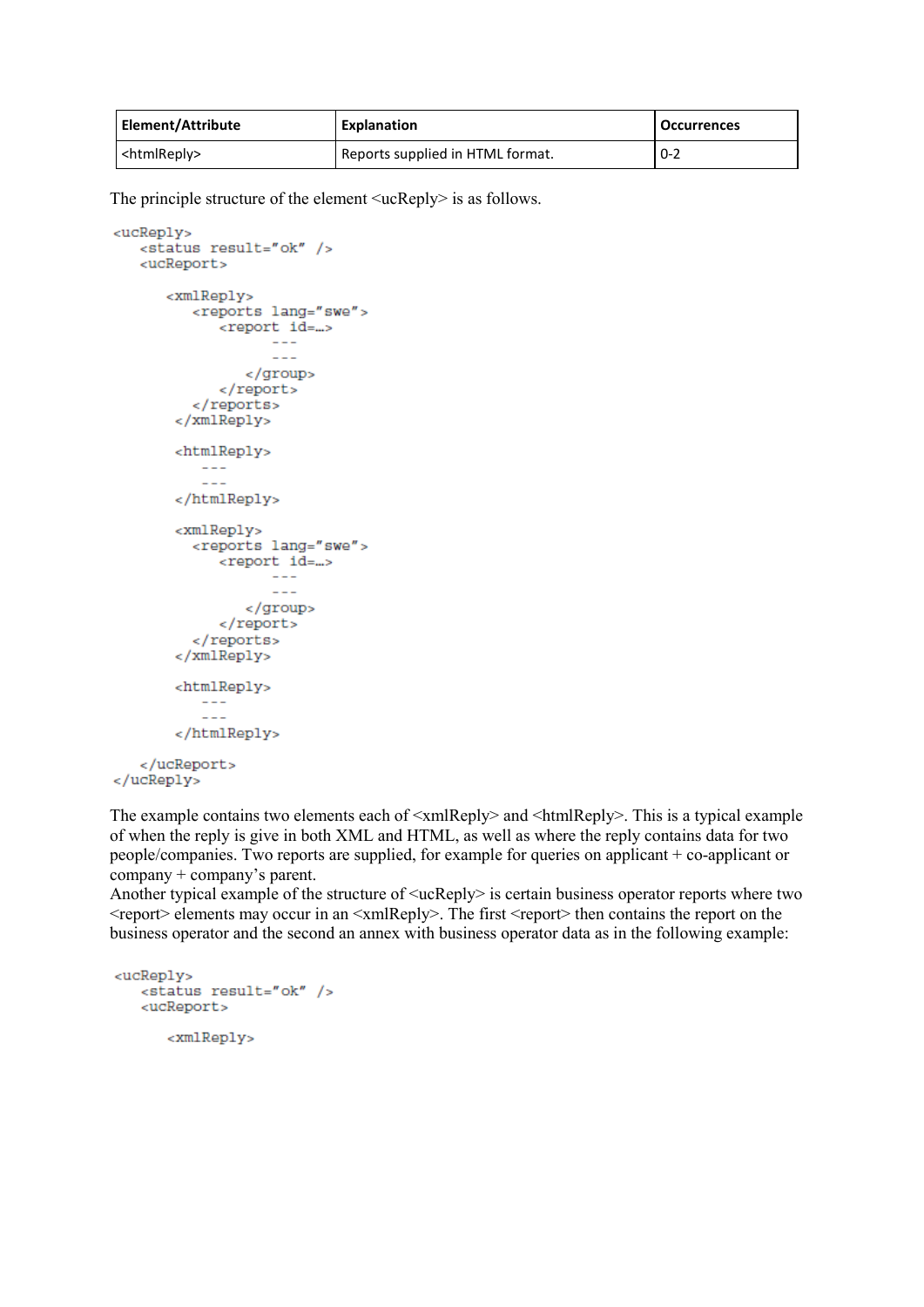```
<reports lang="swe">
             <report id=...>
                     - -</report>
              <report id=...>
                    - - -\sim \sim \sim</report>
           </reports>
        </xmlReply>
   </ucReport>
</ucReply>
```
#### **STATUS**

The element that shows status information is called <status> and is in the response element <ucReply> as described above. <status> has the following attributes:

| Element/Attribute | Explanation                                                                         | Value area                            |
|-------------------|-------------------------------------------------------------------------------------|---------------------------------------|
| result            | Status flag that shows how the order went. $\vert$ Ok = the order went well and the |                                       |
|                   |                                                                                     | anticipated result can be delivered   |
|                   |                                                                                     | Error = the order did not go well and |
|                   |                                                                                     | a descriptive message is delivered.   |

The element <status> contains the following elements if result=error.

| Element/Attribute   | Explanation     | <b>Remark</b>                                                                             |
|---------------------|-----------------|-------------------------------------------------------------------------------------------|
| <message></message> | Message from UC | Contains the attribute "id" with a 3-<br>digit message code and message in<br>clear text. |

The following example shows an error message from UC due to incorrect national registration number.

```
<status result="error" xmlns="https://www.uc.se.schemas/ucOrderReply/">
   <message id="101">
     Objekt-nr saknas i UC:s register. Kontrollera att numret är korrekt angivet
   </message>
\frac{1}{2}status>
```
#### **XMLREPLY**

The elementet  $\langle \text{xmlReply} \rangle$  contains the reports supplied and the principle structure is as follows:

```
<xmlReply>
   <reports>
      <report>
         <group id="...">
            <term id="..."></term>
            <term id="..."></term>
            - -- -</group>
      </report>
   </reports>
</xmlReply>
```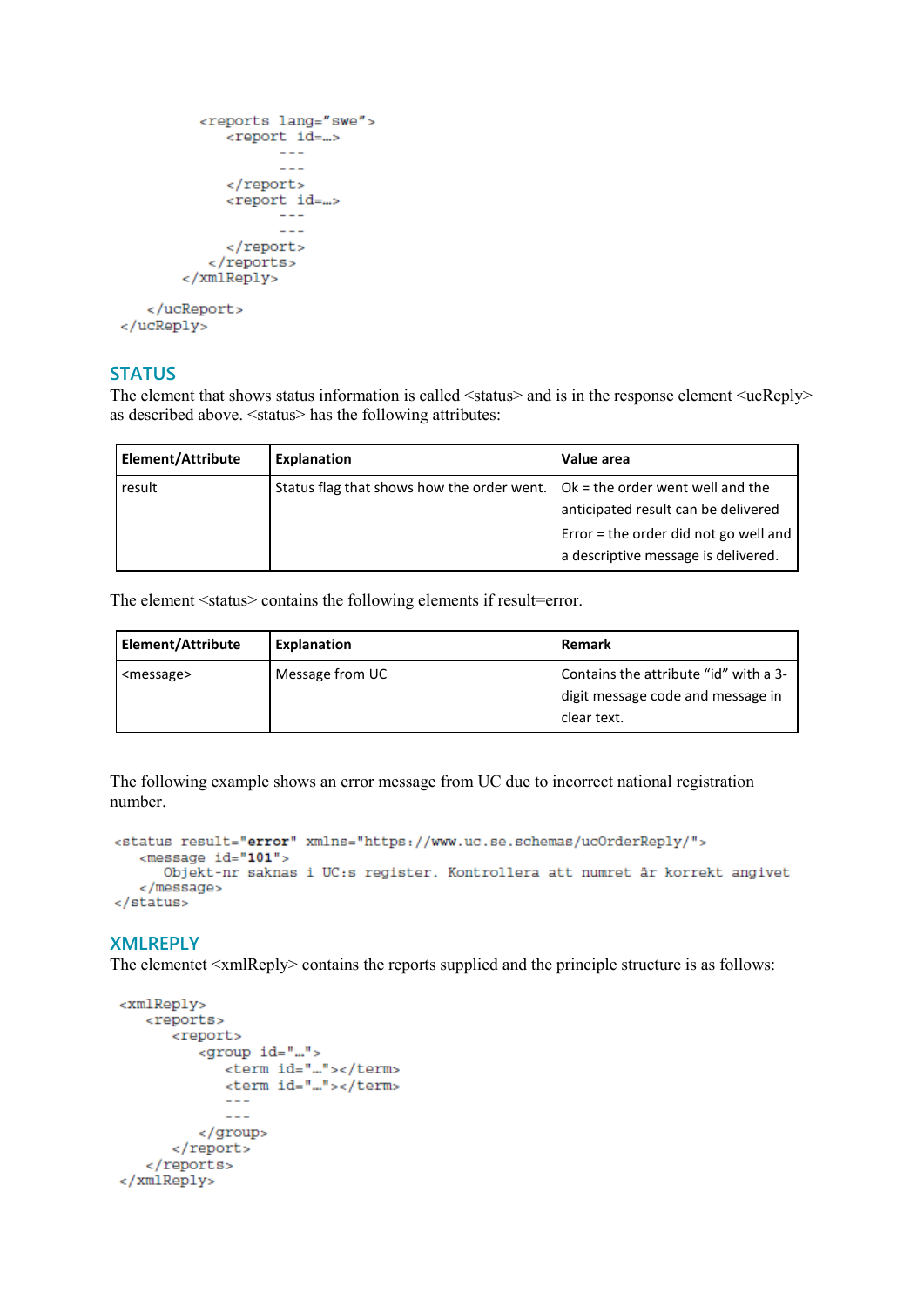Each of the <reports> contains one or two <report> elements. The <report> element contains a report or annex to a report. A detailed description of the contents of  $\leq$ report $\geq$  can be found later in this document.

#### **HTMLREPLY**

The elementet <htmlReply> contains the reports supplied in HTML format and is delivered if a HTML report has been ordered. The principle structure of  $\langle$ htmlReply $\rangle$  is as follows.

```
<htmlReply>
   <! ICDATAI<!DOCTYPE HTML PUBLIC "-//W3C
     Här kommer HTML-rapporten
         \langlebody>
      </html>
  -11</htmlReply>
```
#### **EXAMPLES OF RESPONSES**

The following examples show the response to an order for an individualReport. The report is ordered without the HTML report.

```
<?xml version="1.1" encoding="UTF-8" ?>
<soapenv:Envelope xmlns:soapenv="https://schemas.xmlsoap.org/soap/envelope/"
xmlns:soapenc="https://schemas.xmlsoap.org/soap/encoding/"
xmlns:xsd="https://www.w3.org/2001/XMLSchema"
xmlns:xsi="https://www.w3.org/2001/XMLSchema-instance">
<soapenv:Body>
<ucReply xmlns="https://www.uc.se.schemas/ucOrderReply/">
<ns2:status ns2:result="ok" xmlns:ns2="https://www.uc.se.schemas/ucOrderReply/" />
<ucReport>
<xmlReply>
<ns2:reports ns2:lang="swe" xmlns:ns2="https://www.uc.se.schemas/ucOrderReply/">
<ns2:report ns2:id="4801093750" ns2:index="0" ns2:name="Peter 'Ernst' Peltonen" 
ns2:styp="3">
<ns2:group ns2:id="W080" ns2:index="0" ns2:key="" ns2:name="IDuppgifter, fysiker">
<ns2:term ns2:id="W08001">9480109375</ns2:term>
<ns2:term ns2:id="W08002">4801093750</ns2:term>
<ns2:term ns2:id="W08003">Peter 'Ernst' Peltonen</ns2:term>
<ns2:term ns2:id="W08004">Barong 3</ns2:term>
<ns2:term ns2:id="W08005">23072</ns2:term>
<ns2:term ns2:id="W08006">Tygelsjö</ns2:term>
<ns2:term ns2:id="W08007">5905104948</ns2:term>
<ns2:term ns2:id="W08008">Helga Peltonen</ns2:term>
<ns2:term ns2:id="W08015">199510</ns2:term>
<ns2:term ns2:id="W08045">Registrerat sedan 1995-10
</ns2:term><ns2:term ns2:id="W08018">N
</ns2:term>
<ns2:term ns2:id="W08027" />
<ns2:term ns2:id="W08030">2</ns2:term>
<ns2:term ns2:id="W08043">Gift sedan 1995-08 med Helga Peltonen (590510-4948)</ns2:term>
<ns2:term ns2:id="W08031">199508</ns2:term>
<ns2:term ns2:id="W08036">2003-11-01</ns2:term>
<ns2:term ns2:id="W08009">12</ns2:term>
```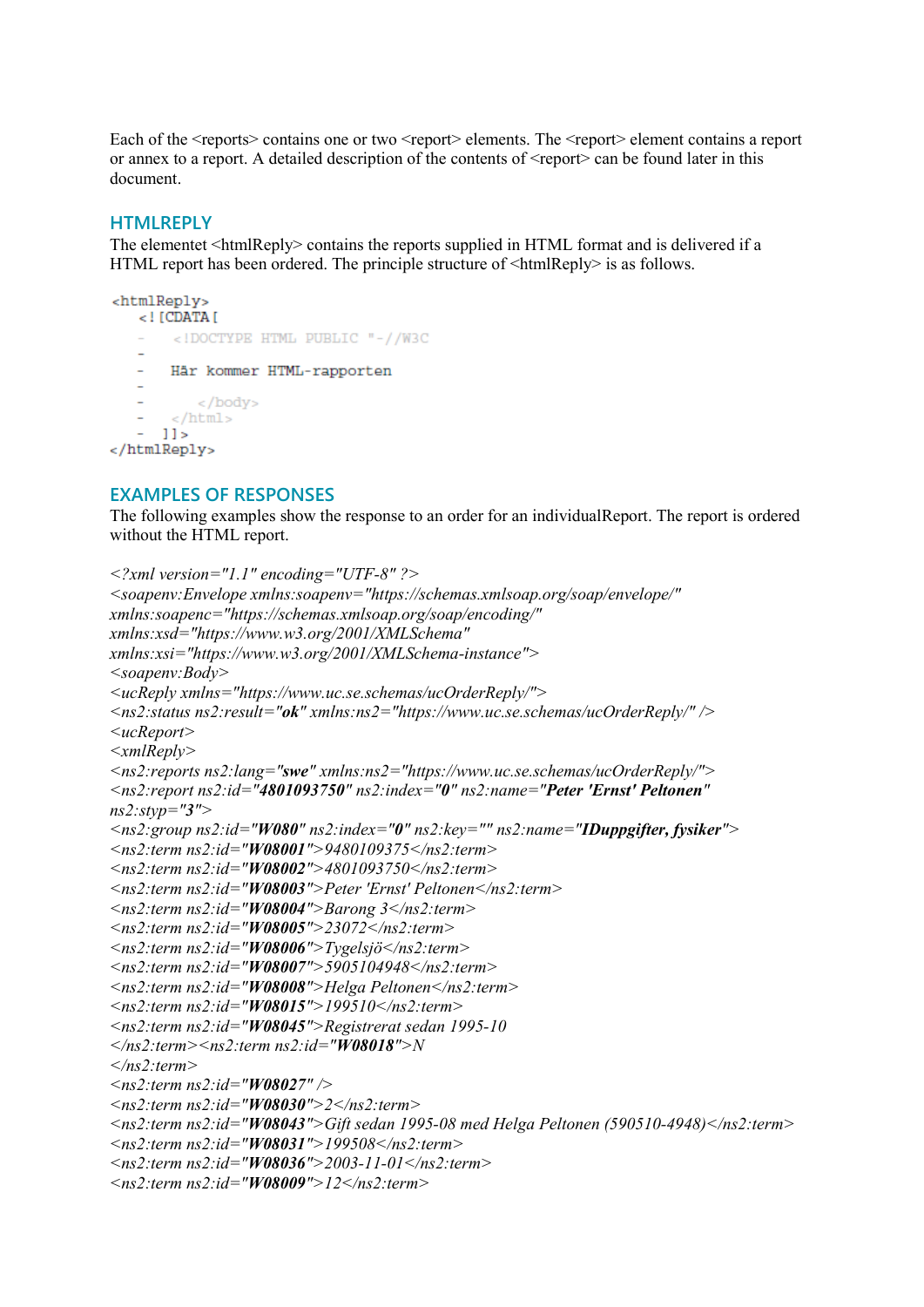```
<ns2:term ns2:id="W08012">Skåne</ns2:term>
<ns2:term ns2:id="W08010">62</ns2:term>
<ns2:term ns2:id="W08013">Lomma</ns2:term>
<ns2:term ns2:id="W08011">01</ns2:term>
<ns2:term ns2:id="W08014">Lomma</ns2:term>
<ns2:term ns2:id="W08035">Peltonen, Peter Ernst
</ns2:term></ns2:group>
-
-
- Here follows the report
-
-
</ns2:report>
</ns2:reports>
</xmlReply>
</ucReport>
</ucReply>
</soapenv:Body>
</soapenv
```
What differs in the example from previous descriptions is the inserted reference to the current namespace, ns2: . The format of this reference differs in various production environments and versions of namespace.

| Element/Attribute<br><b>Occurrences</b> |                                                   | <b>Valid values</b> |  |
|-----------------------------------------|---------------------------------------------------|---------------------|--|
| Order                                   |                                                   |                     |  |
| product                                 | <businessreport product="410"></businessreport>   | 410 (Standard)      |  |
|                                         |                                                   | 4 (Risk)            |  |
|                                         |                                                   | 91 (Mikro)          |  |
| product                                 | <companyreport product="410"></companyreport>     | 410 (Standard)      |  |
|                                         |                                                   | 41 (Mini)           |  |
|                                         |                                                   | 4 (Risk)            |  |
|                                         |                                                   | 91 (Mikro)          |  |
| product                                 | <individualreport product="3"></individualreport> | 3 (Standard)        |  |
|                                         |                                                   | 90 (Mikro)          |  |
| version                                 | <businessreport version="2.2"></businessreport>   | Version number 1.1  |  |
|                                         |                                                   | to 2.2 are valid    |  |
|                                         |                                                   | values from this    |  |
|                                         |                                                   | date.               |  |
| version                                 | <companyreport version="2.2"></companyreport>     | Version number 1.1  |  |
|                                         |                                                   | to 2.2 are valid    |  |
|                                         |                                                   | values from this    |  |
|                                         |                                                   | date.               |  |

#### **Value areas for elements and attributes**

T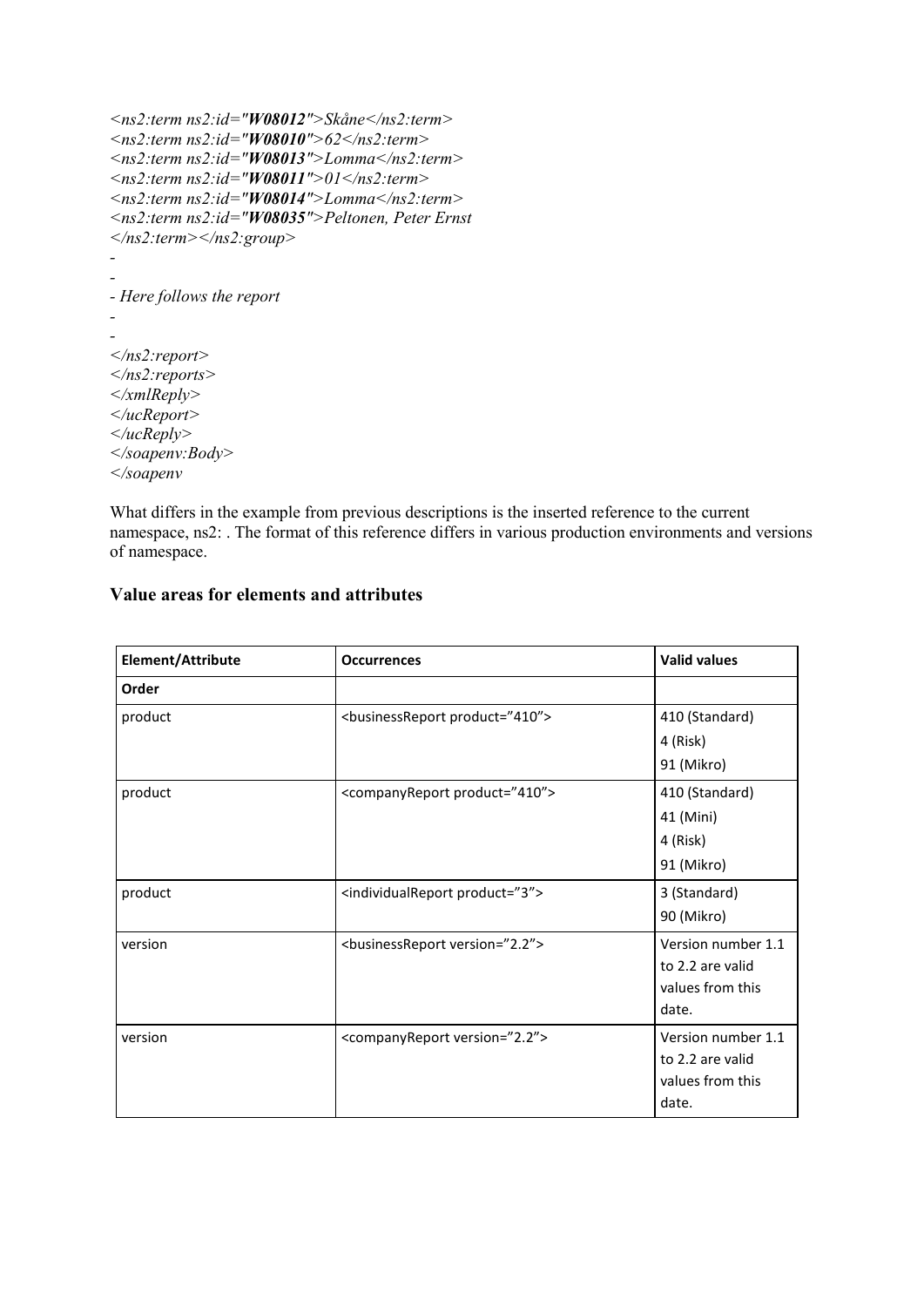| Element/Attribute     | <b>Occurrences</b>                                                          |                                                                                                                                               |
|-----------------------|-----------------------------------------------------------------------------|-----------------------------------------------------------------------------------------------------------------------------------------------|
| version               | <individualreport version="2.2"></individualreport>                         | Version number 1.1<br>to 2.2 are valid<br>values from this<br>date.                                                                           |
| version               | <identitycheck version="2.2"></identitycheck>                               | Version number 1.1<br>to 2.2 are valid<br>values from this<br>date.                                                                           |
| <override></override> | <businessreportquery><br/><override>1</override><br/></businessreportquery> | See description<br>below.<br>Blank/0<br>$1 - 3$                                                                                               |
| xmlReply              | xmlReply="true"                                                             | true or false                                                                                                                                 |
| htmlReply             | htmlReply="false"                                                           | true or false                                                                                                                                 |
| extendedDetalis       | extendedDetalis="false"                                                     | true or false                                                                                                                                 |
| lang                  | lang="swe"                                                                  | swe for Swedish or<br>eng for english                                                                                                         |
| type                  | <income type="T" value="248"></income>                                      | T for SEK thousands<br>H for SEK hundreds<br>If no type is<br>specified tge income<br>is interpreted as<br>stated in Swedish<br>kronor (SEK). |
| value                 | <income type="T" value="248"></income>                                      | Numerical,<br>maximum 6<br>characters                                                                                                         |
| id                    | <templateparam id="1" value"j"=""></templateparam>                          | $1 - 20$                                                                                                                                      |
| <b>Reply</b>          |                                                                             |                                                                                                                                               |
| result                | <status result="ok"></status>                                               | ok or error                                                                                                                                   |

#### **override>**

Override is a function which makes it possible to order an businessreport for an individual who accordingly to UC is not an active sole trader.

When ordering a report on a sole trader business (UC 410) or a business operator report (UC 501) in some cases a message code is returned (487 or 491) which indicates that the person is not an active business operator in UC's register. The order can, however, be completed if the person dealing with the order knows that the person is an active business operator, by using the override function.

For message code 487 (when UC 501 has been ordered) < override > 1,2 or 3 can be used to continue. For message code 491 (when UC 410 has been ordered)  $\leq$  override  $\geq$  1 or 2 can be used to continue.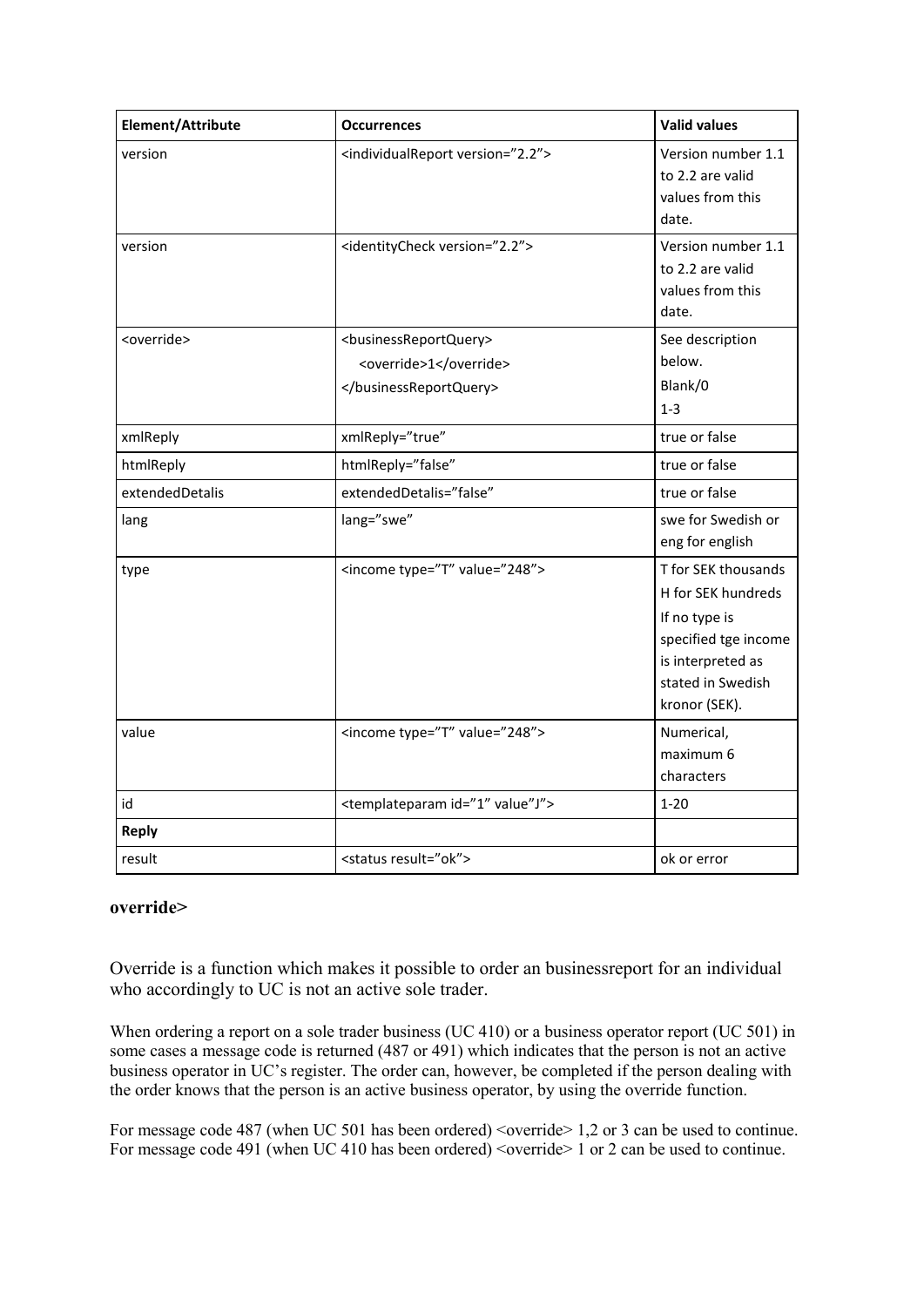Override 1,2 or 3 should not be used as a default setting, it should instead be used when the user knows that the person is an active sole trader.

| <override> </override><br>$\le$ override> $1 \le$ /override> | Value when ordering a report without override.<br>The person runs a business (active choice).                       |
|--------------------------------------------------------------|---------------------------------------------------------------------------------------------------------------------|
| $\le$ override $\ge$ 2 $\le$ /override $\ge$                 | The person is Managing Director or member of the board of a limited<br>company (active choice).                     |
| $\le$ override $\ge$ 3 $\le$ /override $\ge$                 | The person is a participator in a close company or partner in a<br>partnership/limited partnership (active choice). |

# **Response transactions/xmlReply**

Response transactions are divided into information groups and these consist of a number of terms. All existing information groups and associated terms are described in the documentation. A description is also given of which information groups may exist for the various reports ("companyReport", "businessReport" or " individualReport") based on the type of object; legal entities (companies) or private individuals (people). In other words the information groups and terms in the response transaction are mainly governed by the report ordered and type of object but also depend on the scope of the information for the individual object.

#### **DESCRIPTION OF INFORMATION GROUPS AND TERMS**

Each information group and term is described and defined on the basis of the following parameters; Term id, Name, Format, Index and Comments.

| Term id | <b>Name</b>                 | Format          | <b>Index</b> | <b>Comments</b>                                    |
|---------|-----------------------------|-----------------|--------------|----------------------------------------------------|
| W06001  | Registered for business tax | an1             | 0            | J, N, A (J=Yes, N=No, A=Dereg)                     |
| W06002  | Clear text business tax     | an $.22$        | 0            |                                                    |
| W06003  | Date of business tax data   | an <sub>8</sub> | 0            | CCYYMMDD date of<br>registration or deregistration |

**W060 - F (business) tax, VAT and employer's contributions**

**Term id:** Information groups and terms are defined with specific identities (Term id) and where information groups are defined using four positions, such as W060 (F (business) tax, VAT,etc) and associated terms with six positions, such as W06001 (Registered for F (business) tax).

**Name:** The terms are described by a name, i.e. the name contains information as to what type of information the term includes.

**Index:** Information groups and terms may occur several times in each response transaction and the index describes the number of possible occurrences.

Index  $0 = 1$  occurrence of the term and it is in index 0

Index  $0-1 = 2$  occurrences, one in index 0 and one in index 1

Index  $0-2 = 3$  occurrences, one in index 0, one in index 1 and one in index 2

Etc.

Index  $* =$  unlimited number of occurrences per response transaction, i.e. from Index 0 till  $*$ 

**Comments:** Certain terms are described in more detail in the Comments field in order to clarify their contents.